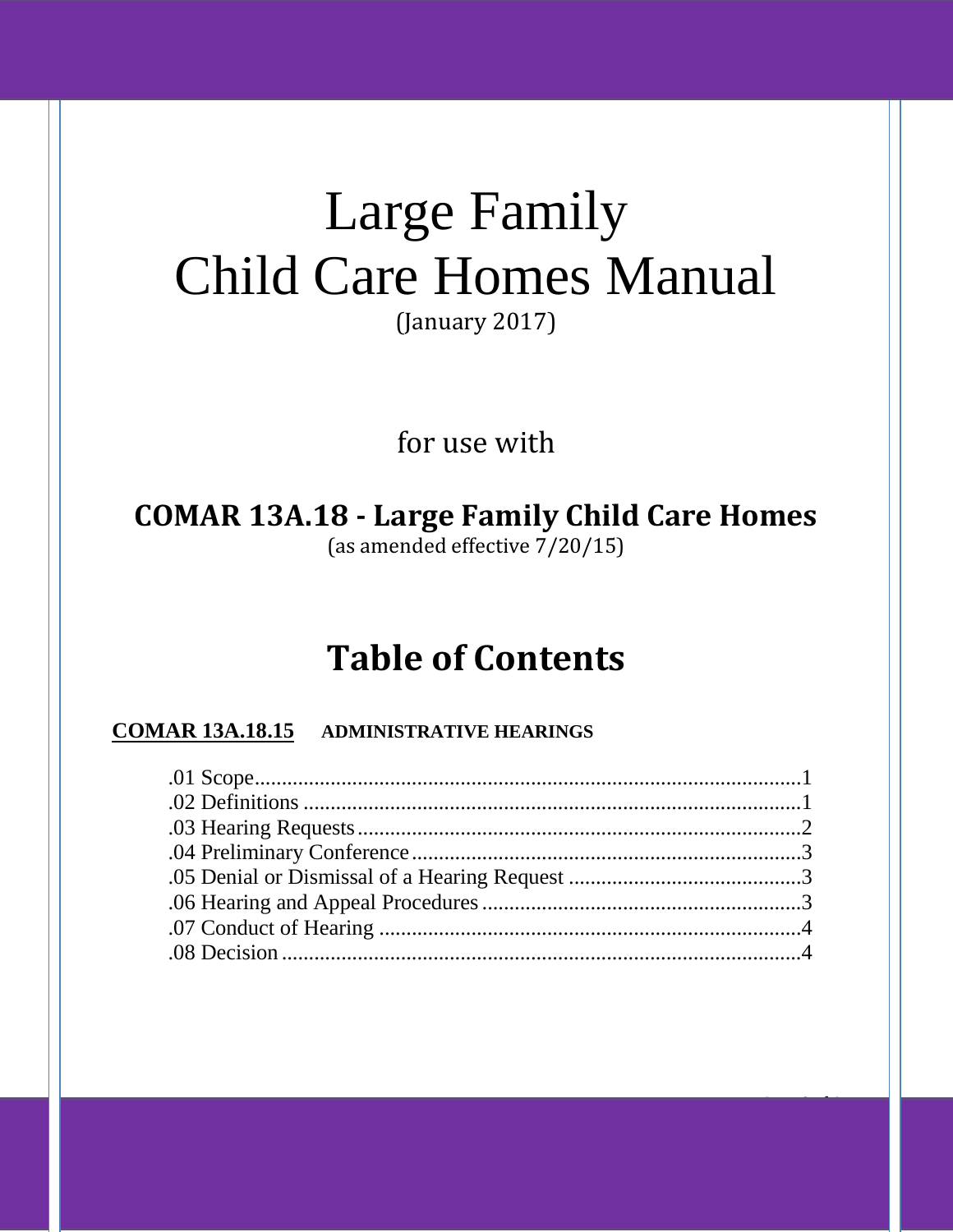#### **.01 Scope.**

- A. **This chapter applies to hearings concerning actions taken by the Office of Child Care which adversely impact on child care home registrations, such as registration denials, revocations, suspensions, reductions in capacity, limitations on the ages or numbers of children who may be admitted to a child care home, or employment exclusions pursuant to COMAR 13A.18.06.03A or B of this subtitle.**
- B. **The Superintendent has delegated authority to administrative law judges of the Office of Administrative Hearings to make the final decisions of the Superintendent on those actions listed in §A of this regulation. A decision by an administrative law judge of the Office of Administrative Hearings in a family child care registration case is the final decision of the highest administrative authority in the case and thus is directly appealable to the circuit court in the jurisdiction where the child care home is located, pursuant to State Government Article, §10-222, Annotated Code of Maryland.**

#### **.02 Definitions.**

- A. **In this chapter, the following terms have the meanings indicated.**
- B. **Terms Defined.**
	- **(1) "Administrative law judge" means a hearing officer designated by the Maryland Office of Administrative Hearings to render the final decision of the Superintendent in a hearing.**
	- **(2) "Appellant" means the individual requesting the hearing or appealing a decision, or that individual's legal representative.**
	- **(3) "Applicant" means an individual applying for a registration to operate a child care home.**
	- **(4) "Capacity" means the number of children who may be in care at a child care home at the same time.**
	- **(5) "Days" means calendar days.**
	- **(6) "Department" means the State Department of Education.**
	- **(7) Emergency Action.**
		- (a) **"Emergency action" means an action which is effective immediately because of danger to children's health or safety.**
		- (b) **"Emergency action" may include an emergency suspension, an immediate reduction in capacity, an immediate limitation on the ages or numbers of children who may be admitted to care, or an employment exclusion pursuant to Chapter 06.03A or B of this subtitle.**
	- **(8) "Filed" means received in writing by the Office of Child Care.**
	- **(9) "Filing date" is the date a hearing request is received by the Office of Child Care.**
	- **(10)"Office" means the central office or a regional office of the Office of Child Care.**
	- **(11)"Office of Administrative Hearings" means the administrative unit of Maryland government which is responsible for processing requests for**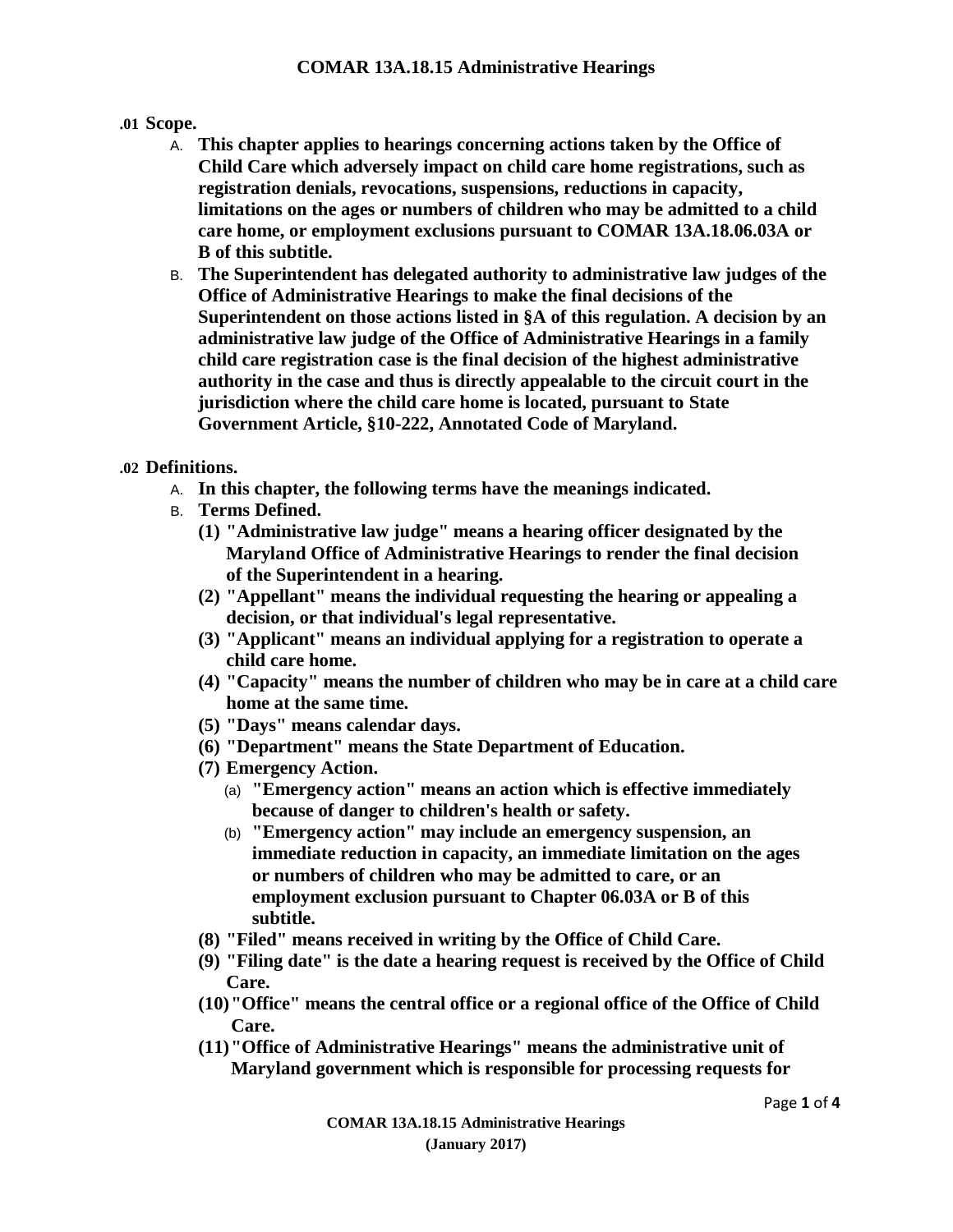**hearings, for scheduling and conducting hearings, and for rendering decisions pursuant to State Government Article, §9-1601 et seq., Annotated Code of Maryland.**

- **(12)"Party" means the appellant and the Office of Child Care.**
- **(13)"Provider" means a person registered to provide family child care.**
- **(14)"Registration" means a certificate issued by the Department which gives a person legal permission to operate a child care home.**
- **(15)"Superintendent" means the State Superintendent of Schools.**
- **.03 Hearing Requests.**
	- A. **A hearing shall be held when an applicant or provider requests a hearing to contest:**
		- **(1) The denial of an application for registration;**
		- **(2) A revocation or suspension of a registration; or**
		- **(3) Any other action that adversely impacts on registration, including, but not limited to:**
			- (a) **The setting of a provider's capacity at a number below that requested;**
			- (b) **A reduction in capacity; or limitation on the ages or numbers of children who may be admitted to the child care home.**
	- B. **Nonemergency Action Hearing Requests.**
		- **(1) All nonemergency action hearing requests shall be forwarded in writing to the Office and shall state the name and address of the provider, and the effective date and nature of the action appealed from.**
		- **(2) A hearing request shall be filed not later than 20 days after the date of the notice of the action taken by the Office.**
		- **(3) The Office shall forward a hearing request to the Office of Administrative Hearings within 10 days of the filing date.**
		- **(4) A hearing decision shall be rendered by the Office of Administrative Hearings within 90 days of the filing date.**
		- **(5) Any nonemergency action is stayed if a hearing request is timely filed, unless the action is:**
			- (a) **A revocation which immediately follows an emergency suspension period; or**
			- (b) **A denial which follows the expiration of the provisional period of a registration that was issued on a provisional basis.**
	- C. **Emergency Action Hearing Requests.**
		- **(1) All emergency action hearing requests shall be filed with the Office within 30 days of the hand-delivery of the notice of the Office's action, and shall state the name and address of the provider, and the effective date and action appealed from.**
		- **(2) The Office shall notify the Office of Administrative Hearings at once upon receipt of an emergency action hearing request. Oral notification shall be followed by written notification within 24 hours.**
		- **(3) A hearing shall be conducted within 7 days of the filing date of the hearing request.**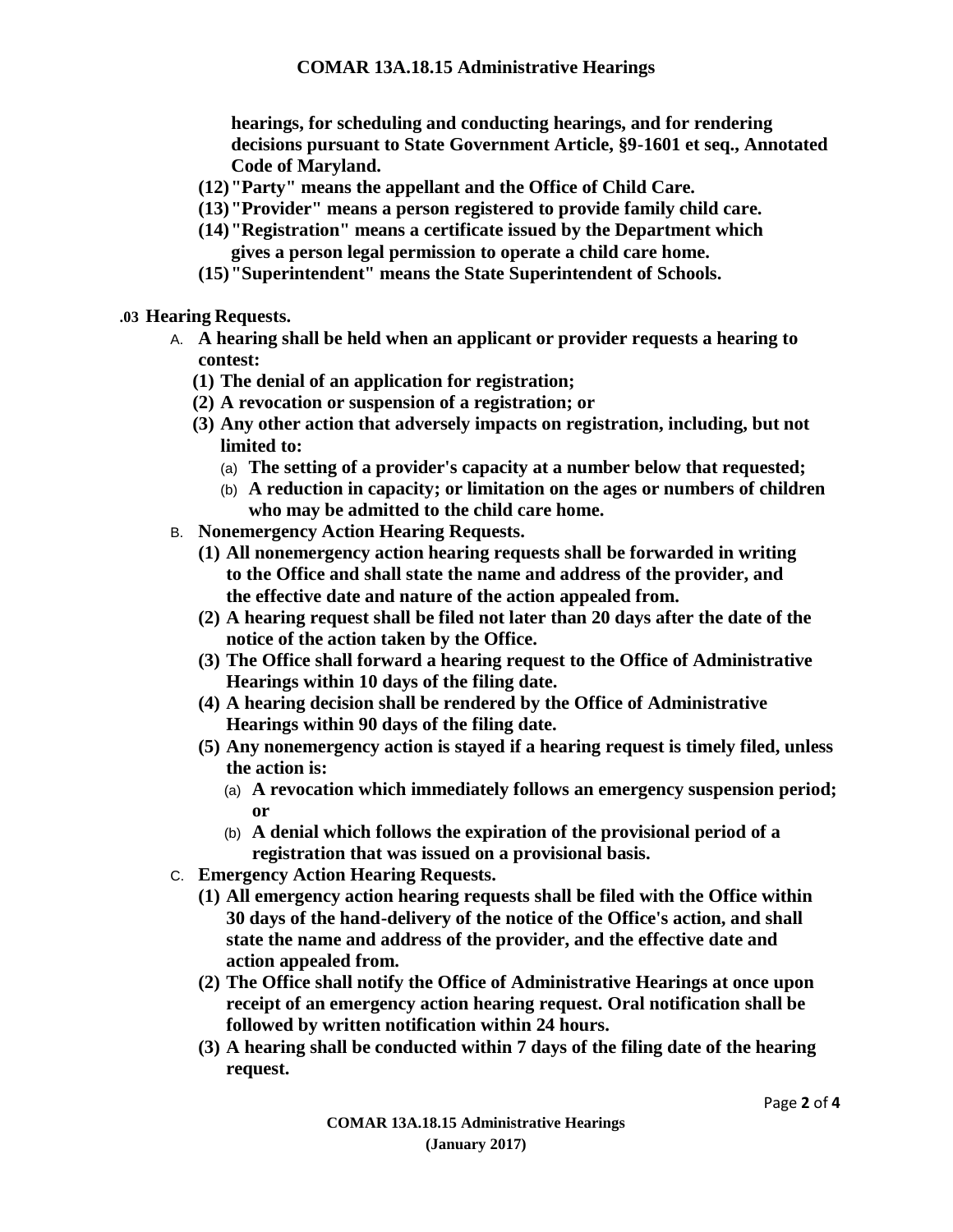- **(4) A decision by the administrative law judge shall be rendered within 7 days after the conclusion of the hearing.**
- **(5) The filing of a hearing request may not stay an emergency action.**
- **.04 PreliminaryConference.**
	- A. **The Office shall hold a preliminary conference, on request of an appellant, before a hearing on an action.**
	- B. **The conference is optional and does not replace the hearing process.**
	- C. **The conference may be attended by a representative of the Office, the appellant, and the appellant's representative.**
	- D. **The conference may lead to an informal resolution of the dispute. However, a hearing shall be held unless one of the parties submits a written withdrawal of the hearing request to the Office of Administrative Hearings.**
- **.05 Denial or Dismissal of a Hearing Request.**
	- A. **The Office of Administrative Hearings may deny a request for a hearing if:**
		- **(1) The issue appealed is not one which adversely affects the registration of a child care home; or**
		- **(2) The date of the request is not within the required time limits.**
	- B. **The Office of Administrative Hearings may dismiss an appeal if the appellant:**
		- **(1) Withdraws the request in writing; or**
		- **(2) Without good cause, does not appear at the hearing.**

#### **.06 Hearing and Appeal Procedures.**

- A. **Notice to Appellant.**
	- **(1) For nonemergency hearings, the Office of Administrative Hearings shall, by regular mail, notify the Office and the appellant of the time, date, and place of the hearing at least 20 days in advance. For rescheduled nonemergency hearings, a 10-day notice is required. For all emergency action hearings, at least 3 days advance notice is required.**
	- **(2) The notice to the appellant shall:**
		- (a) **Refer to the regulations governing the hearing procedure; and**
		- (b) **Advise the appellant of:**
			- **(i) The right to be represented by a lawyer;**
			- **(ii) The right to present documents and witnesses in support of the appeal;**
			- **(iii) Whom to call if the appellant cannot attend the hearing; and**
			- **(iv) The fact that failure to attend the hearing without good cause may lead to dismissal.**
	- **(3) The Office shall mail the appellant a copy of these administrative hearing regulations when the request for a hearing is filed.**
- B. **Rescheduling of Nonemergency Action Hearings. The appellant, the Office, or the Office of Administrative Hearings may request a change in the hearing date. If the Office of Administrative Hearings finds that good cause for delay exists, another date shall be set. The time limit for rendering a**